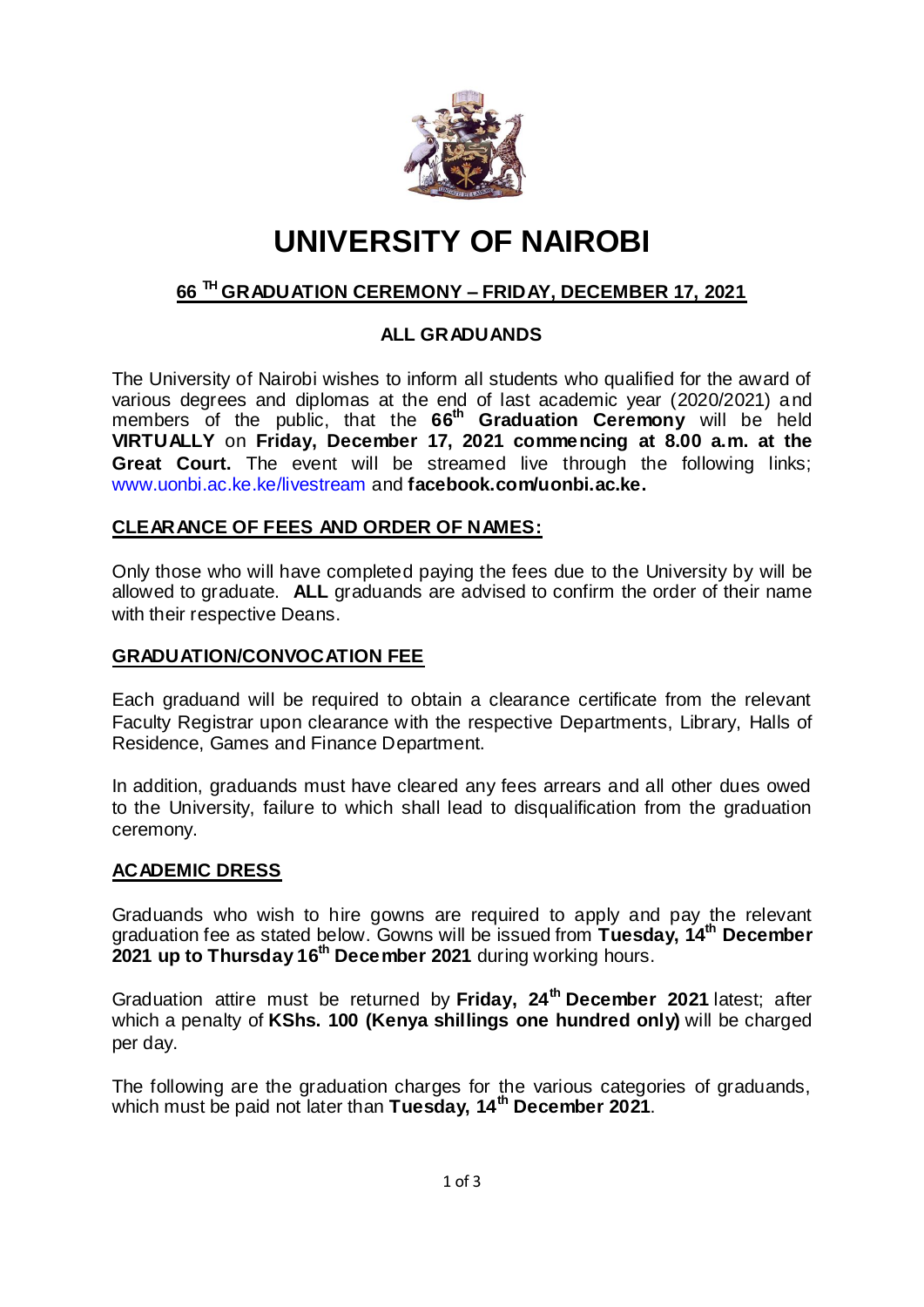| <b>S/NO</b>  | <b>AWARD</b>                            | <b>CONVOCATION</b><br><b>FEE</b> | <b>HIRE OF</b><br><b>ACADEMIC</b><br><b>DRESS</b> | <b>TOTAL</b><br><b>PAYABLE</b> |
|--------------|-----------------------------------------|----------------------------------|---------------------------------------------------|--------------------------------|
| 1            | Ph.D.                                   | <b>KShs. 1,000</b>               | <b>KShs. 4,000</b>                                | KShs.<br>5,000                 |
| $\mathbf{2}$ | <b>Masters</b>                          | <b>KShs. 1,000</b>               | <b>KShs. 4,000</b>                                | KShs.<br>5,000                 |
| 3            | <b>Post-Graduate</b><br><b>Diplomas</b> | <b>KShs. 1,000</b>               | <b>KShs. 4,000</b>                                | KShs.<br>5,000                 |
| 4            | <b>Undergraduate</b><br>Degree/Diploma  | <b>KShs. 1,000</b>               | <b>KShs. 4,000</b>                                | KShs.<br>5,000                 |

The Account details are as follows:

- 1. Bank Name: Absa PLC Kenya
	-
- 2. Branch : Absa Towers
- 3. Account Name: UON Module I Collection Account
- 4. Account Number: 2032770838

#### MPESA

1. Pay bill: 503003 2 Account Name: Student Registration Number

For further information, please contact:

The Academic Registrar University of Nairobi P.O. Box 30197 – 00100, NAIROBI **Tel:** 020 491 3065<br> **Email:** reg-academic **Email:** [reg-academic@uonbi.ac.ke](mailto:reg-academic@uonbi.ac.ke)